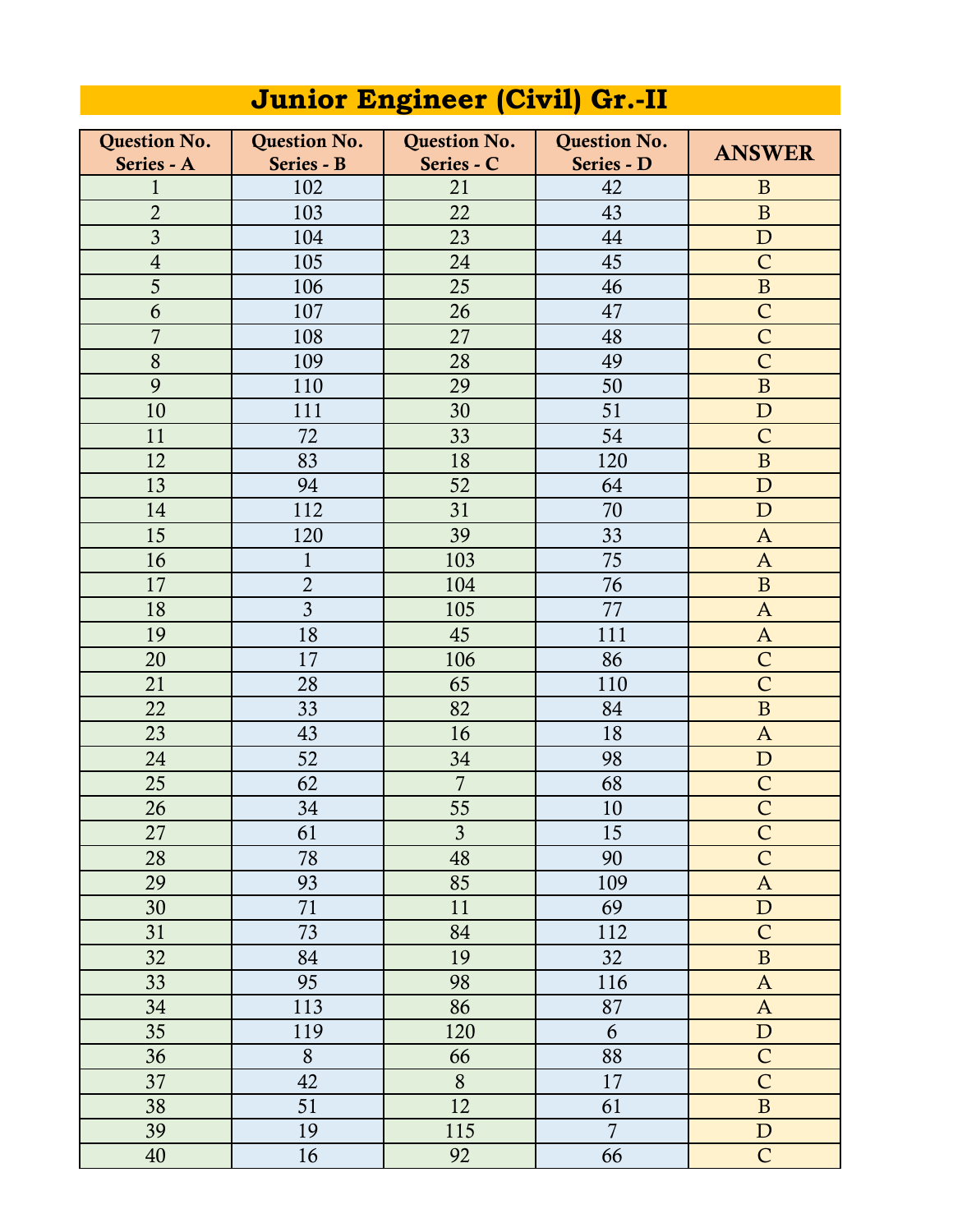| 41 | 27  | 58             | 118            | $\mathbf D$               |
|----|-----|----------------|----------------|---------------------------|
| 42 | 32  | 35             | 11             | ${\bf D}$                 |
| 43 | 44  | 38             | 119            | $\, {\bf B}$              |
| 44 | 53  | 83             | 108            | $\boldsymbol{\mathsf{A}}$ |
| 45 | 63  | 17             | 29             | ${\bf D}$                 |
| 46 | 35  | 101            | 38             | $\mathbf{A}$              |
| 47 | 60  | 42             | 82             | $\, {\bf B}$              |
| 48 | 79  | 118            | 115            | $\overline{C}$            |
| 49 | 92  | 32             | 63             | $\mathsf{C}$              |
| 50 | 70  | 73             | 56             | $\, {\bf B}$              |
| 51 | 74  | 53             | 55             | $\mathbf A$               |
| 52 | 85  | 77             | 26             | $\, {\bf B}$              |
| 53 | 96  | 88             | 92             | $\mathsf{C}$              |
| 54 | 114 | 51             | 71             | $\overline{C}$            |
| 55 | 118 | 50             | 81             | $\mathbf{A}$              |
| 56 | 9   | 67             | 104            | ${\bf D}$                 |
| 57 | 41  | $\overline{2}$ | 16             | $\mathbf{A}$              |
| 58 | 50  | 74             | 100            | $\, {\bf B}$              |
| 59 | 20  | 44             | 114            | $\mathsf{C}$              |
| 60 | 15  | 102            | 85             | ${\bf D}$                 |
| 61 | 26  | 93             | 57             | $\, {\bf B}$              |
| 62 | 31  | 13             | 53             | $\, {\bf B}$              |
| 63 | 45  | 79             | 35             | $\overline{C}$            |
| 64 | 54  | 54             | 99             | $\mathbf{A}$              |
| 65 | 64  | 20             | $\mathbf{1}$   | ${\bf D}$                 |
| 66 | 36  | 91             | 73             | $\, {\bf B}$              |
| 67 | 59  | 117            | 24             | $\mathsf{C}$              |
| 68 | 80  | 41             | 41             | $\boldsymbol{A}$          |
| 69 | 91  | 10             | 14             | $\, {\bf B}$              |
| 70 | 69  | 70             | 80             | ${\bf D}$                 |
| 71 | 75  | 99             | 36             | $\mathbf{A}$              |
| 72 | 86  | 96             | 22             | $\, {\bf B}$              |
| 73 | 97  | 110            | 78             | $\, {\bf B}$              |
| 74 | 115 | 97             | 25             | $\mathsf{C}$              |
| 75 | 117 | 111            | 74             | ${\bf D}$                 |
| 76 | 10  | 76             | 21             | $\, {\bf B}$              |
| 77 | 40  | 43             | 106            | $\, {\bf B}$              |
| 78 | 49  | 69             | 96             | ${\bf D}$                 |
| 79 | 21  | $\mathbf{1}$   | 13             | $\mathbf{A}$              |
| 80 | 14  | 56             | 20             | ${\bf D}$                 |
| 81 | 25  | 80             | $\overline{4}$ | ${\bf D}$                 |
| 82 | 30  | 75             | 9              | D                         |
| 83 | 46  | 94             | 101            | $\mathbf{A}$              |